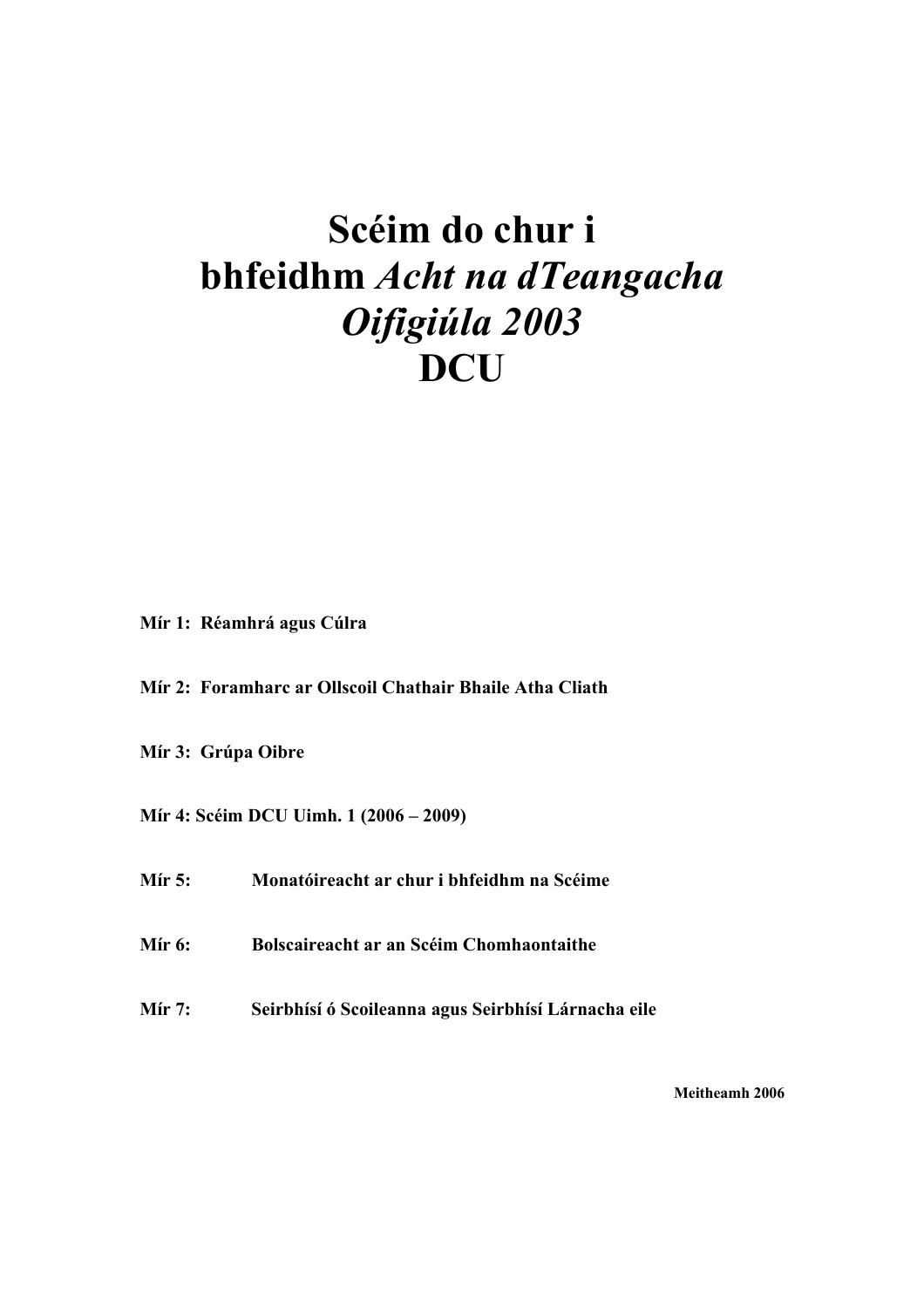#### **Mír 1 – Réamhrá agus Cúlra**

D'ullmhaigh Ollscoil Chathair Bhaile Átha Cliath an scéim seo faoi alt 11 d'Acht na dTeangacha oifigiúla 2003 ("an Acht").

Soláthraíonn *alt 11* d'ullmhú a dhéanann comhlachtaí poiblí de scéim reachtúil a mhionsonraíonn na seirbhísí a chuirfidh siad ar fáil

- trí mheán na Gaeilge,
- trí mheán an Bhéarla, agus
- trí mheán na Gaeilge agus an Bhéarla;

agus na bearta atá le glacadh chun a chinntiú go ndéanfaí seirbhís ar bith nach gcuireann an comhlacht ar fáil trí mheán an Gaeilge a chur ar fáil laistigh d'fhráma ama comhaontaithe.

#### **1.1 Treoirlínte d'ullmhú Scéime**

Soláthraíonn *alt 12* den Acht do threoirlínte a ullmhaíonn an tAire Gnóthaí Pobail, Tuaithe agus Gaeltachta agus dá n-eisiúint chuig comhlachtaí poiblí chun cuidiú in ullmhú dréacht-scéimeanna. Rinneadh an scéim seo ag féachaint do na Treoirlínte seo.

#### **Iarratas d'Aighneachtaí**

Rinne DCU "Iarratas d'Aighneachtaí" a ullmhú agus a eisiúint in Eanáir 2005. Is é an dáta deiridh d'aighneachtaí ná 24 Feabhra 2005 ag 5pm.

#### **Fuarthas agus breathnaíodh ar aighneachtaí ó:**

Glór Bhréifne, Glór na nGael, An Cabhán

Conradh na Gaeilge

An Cumann Gaelach, Ollscoil Chathair Bhaile Átha Cliath,

Chomhdháil Náisiúnta na Gaeilge

Gaelscoileanna Teo

Laurel Hill Coláiste FCJ, Luimneach.

Rinneadh aighneachtaí a aistriú agus a athbhreithniú agus mar thoradh air seo tugadh cuireadh don Chumann Gaelach chun beirt ionadaithe a sholáthar le dul isteach sa Ghrúpa Oibre.

#### **1.2 Dáta Tosaithe na Scéime**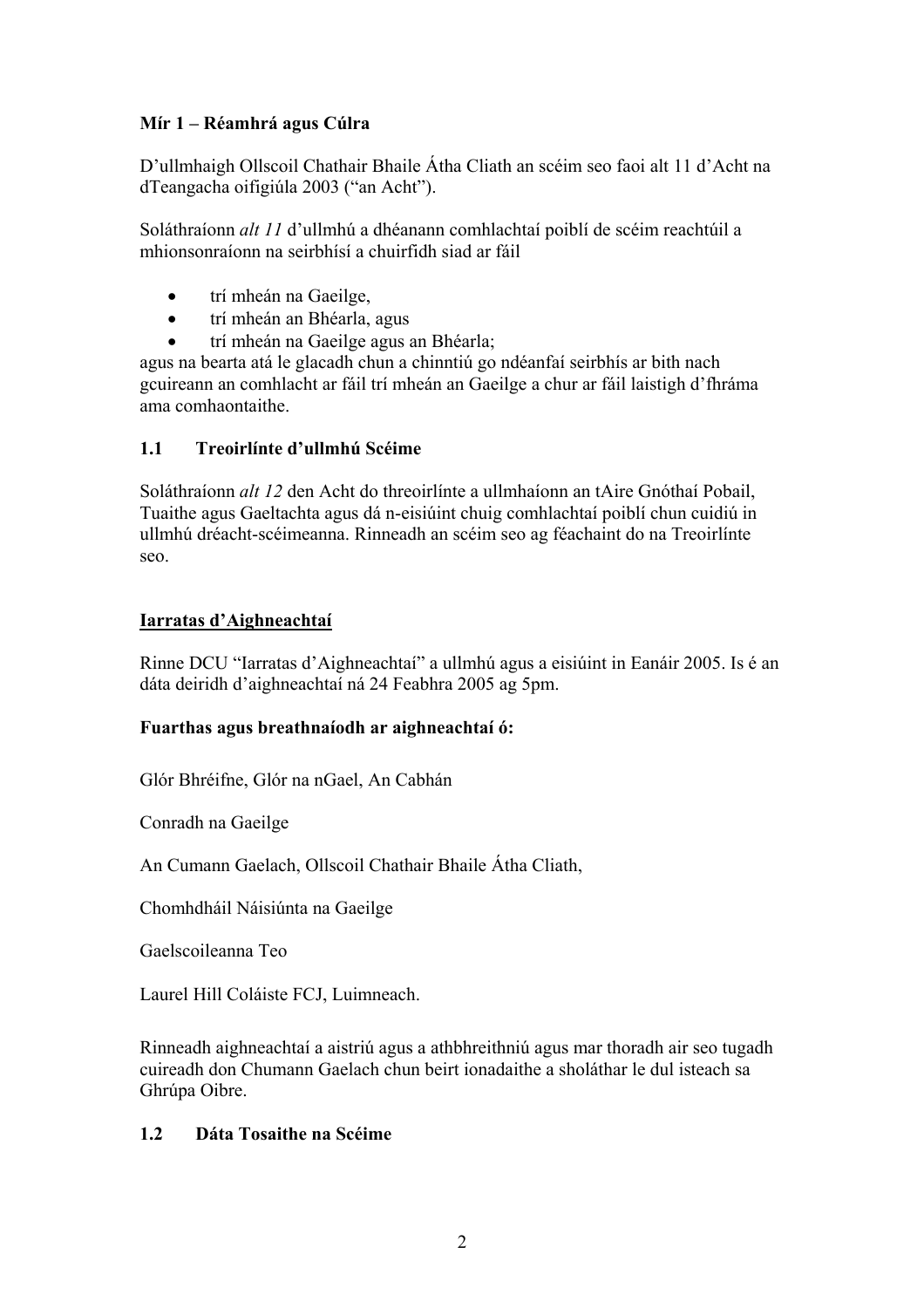Dheimhnigh an tAire Gnóthaí Pobail, Tuaithe agus Gaeltachta an scéim seo. Tá an Scéim curtha i bhfeidhm ó 3 Aibreán 2006 agus feidhmíodh sí ar feadh tréimhse de thrí bliana ón dáta seo nó go dtí go ndeimhneoidh an tAire scéim úr de bhun *alt 15*  den Acht, cibé is luaithe.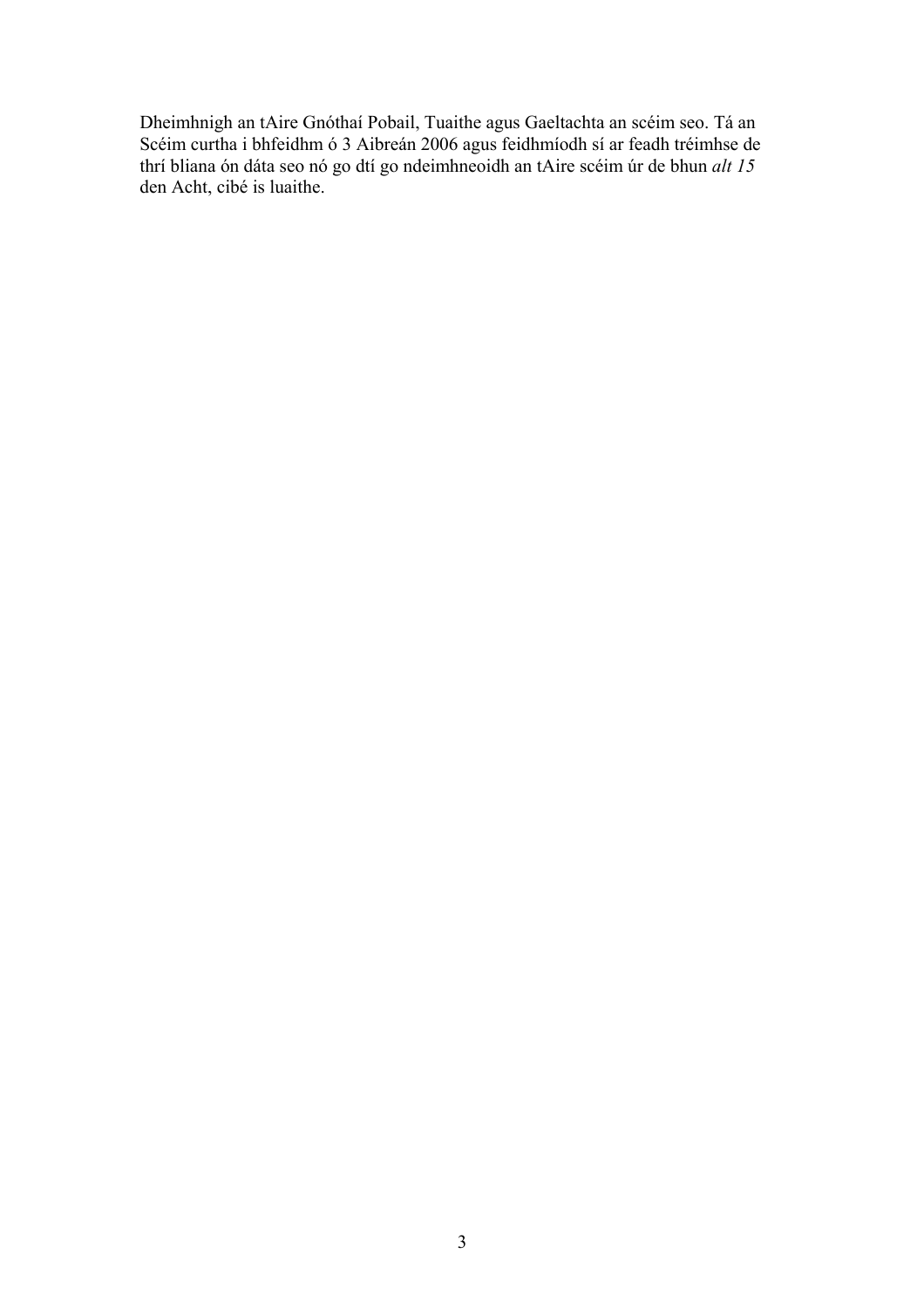## **Mír 2 Foramharc ar Ollscoil Chathair Bhaile Atha Cliath**

#### **2.1 Campas agus Foirgnimh na hOllscoile**

Tá DCU suite ar champas 85 acra cóngarach don M50 agus d'Aerfort Bhaile Átha Cliath. Tá Ascaill Uí Choileáin, Páirc Choláiste Ailbhe agus Bóthar Bhaile Munna thart ar an gcampas.

Thosaigh stair an champais thart ar 1830 nuair a bhí sé ina ionad d'oideachas talmhaíochta. Teach cónaithe do mhic léinn a bhí sa chéad fhoirgneamh agus bhí roinnt d'fhoirgnimh fheirme ann. Tógadh Coláiste Ailbhe, an áit ina bhfuil Oifig an Uachtaráin suite, i 1851. Téann an t-ainm siar go dtí 1853 nuair a rinneadh an Institiúid a ath-ainmniú go foirmiúil mar "Coláiste Talmhaíochta Ailbhe". Tháinig Dámh Talmhaíochta Choláiste Ollscoile Bhaile Átha Cliath i gceannas air ó 1926 go 1978.

I 1979, ghlac an Institiúid Náisiúnta Ardléinn, NIHE Bhaile Átha Cliath ceannas ar an gcampas. Rinneadh na foirgnimh a bhí ann a athchóiriú agus tógadh foirgnimh úra. I mí na Samhna 1980 chuaigh an chéad 200 mac léinn isteach i NIHE Bhaile Átha Cliath.

I 1986 bunaigh Rialtas na hÉireann Coimisiún Idirnáisiúnta lena fháil amach an raibh na NIHEanna ábalta a rólanna *de facto* mar ollscoileanna a chomhlíonadh níos éifeachtaí le hathrú teidil agus feidhmeanna. De bhun mholadh an Choimisiúin, d'fhógraigh an Rialtas a chinneadh maidir le stádas ollscoile neamhspleách a thabhairt do NIHE Bhaile Átha Cliath in Eanáir 1989. I mí an Mheithimh 1989 tugadh Ollscoil Chathair Bhaile Átha Cliath ar NIHE Bhaile Átha Cliath.

#### **2.2 Mic Léinn**

Tá thart ar 9,500 mac léinn cláraithe i DCU ag staidéar go lánaimseartha agus go páirtaimseartha. Tá thart ar 75% acu sin ina bhfóchéimithe agus 25% ina niarchéimithe. Tá 47 bunchéim ann agus a lán d'iarchéimeanna agus céimeanna páirtaimseartha/oíche ann. Tá líon mór de mhic léinn ag obair i gcláir taighde ag leibhéal Máistireachta agus Dochtúireachta ann chomh maith.

Tá an Lárionad Náisiúnta Cianoideachais (Oscail) suite ar an gcampas chomh maith agus tá thart ar 3,000 mac léinn ag déanamh cúrsaí ag leibhéal céime agus cúrsaí gairide trí chianoideachas.

Cé gur fágálaithe scoile Éireannacha an chuid is mó de na mic léinn a théann isteach go DCU (Tuaisceart Éireann san áireamh), aistríonn mic léinn ó choláistí eile chomh maith (sealbhóirí teastais ag déanamh céime agus ag tosú sa dara nó an tríú bliain), mic léinn malairte (mic léinn ó ollscoileanna eile ag caitheamh bliana, nó páirt de, i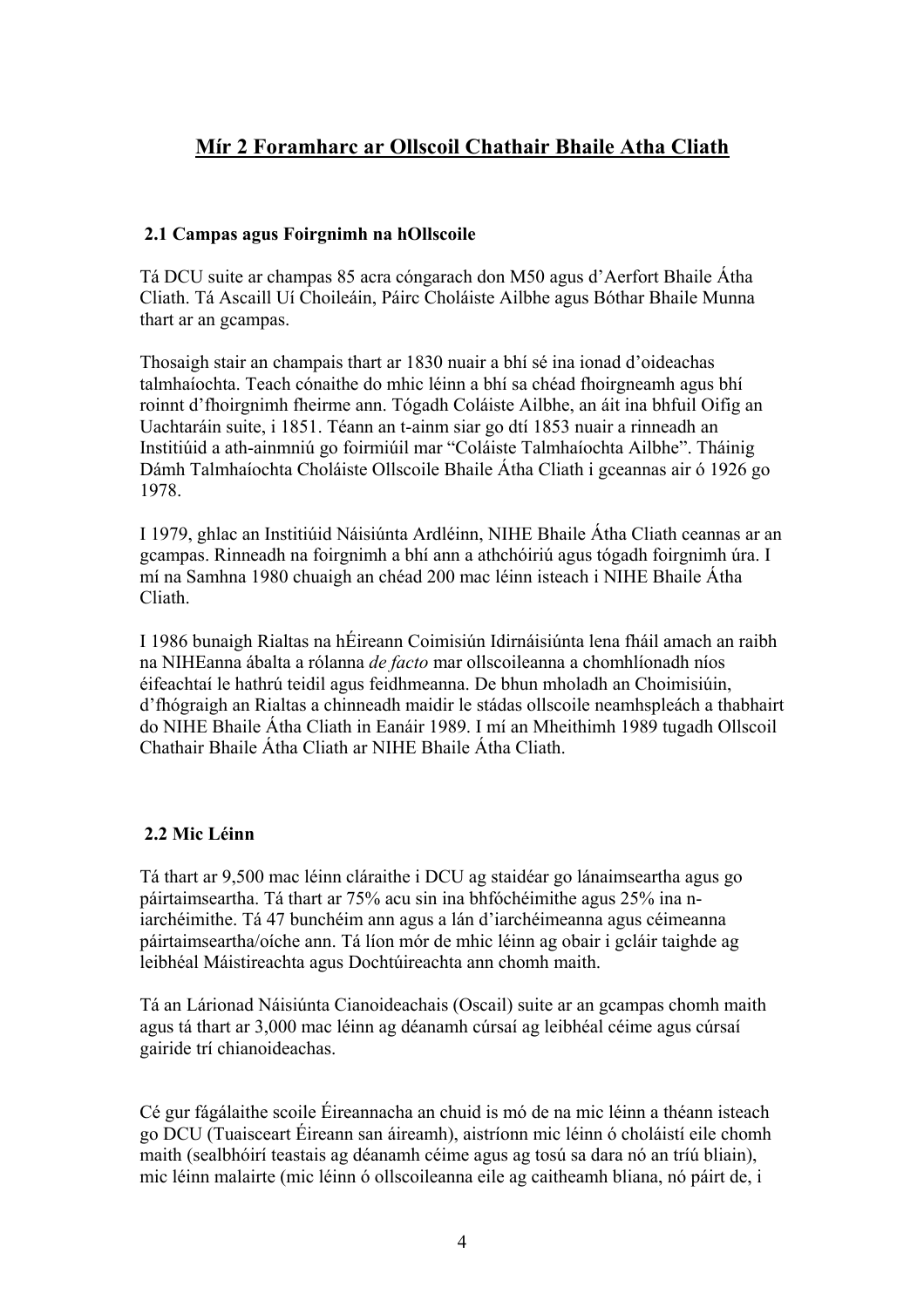DCU), mic léinn idirnáisiúnta (ón nGearmáin, ón bhFrainc, ón Spáinn, SA, ón Ostair, ón tSín, ón tSeapáin etc.) agus mic léinn aibí. Rangaítear mic léinn mar mhic léinn aibí má bhíonn a 23ú breithlá ann roimh dul isteach sa chéad bhliain de chéim fhochéimithe. Faoi láthair, tá mic léinn aibí ar 5% de na mic léinn, tá an uimhir seo, áfach, ag dul i méid.

#### **2.3 Ráiteas Misin**

Is é misean DCU ná cruthaitheacht a chothú agus tús a chur le hathrú a rachfaidh chun tairbhe na sochaí.

#### **Croíghníomhaíocht**

Bainfidh DCU an misean seo amach trí eolas a fháil amach, anailís a dhéanamh air agus é a leathnú agus a scaipeadh, trí smaoineadh cruthaitheach agus criticiúil a fhorbairt, agus trí scileanna agus foghlaim a chothú.

#### **Croíluachanna**

Is iad na luachanna sainiúla a bheidh ag DCU ná:

Comhoibríoch agus líonraithe Inrochtana agus oscailte Forbarthach agus tacaíoch Nuálaíoch agus solúbtha

Tá DCU tiomanta d'ionracas intleachtach, oibiachtúlacht, agus saoirse acadúil.

#### **2.4 Rannóga Acadúla**

#### **Scoil Ghnó DCU (Coibhéiseach Dáimhe)**

#### **Dámh na hInnealtóireachta agus Ríomhaireachta**

An Scoil Ríomhaireachta An Scoil Innealtóireachta Meicniúla agus Déantúsaíochta An Scoil Innealtóireachta Leictreonaí

#### **Dámh na hEolaíochta agus Sláinte**

An Scoil Eolaíochtaí Fisiciúla An Scoil Eolaíochtaí Ceimiceacha An Scoil Eolaíochtaí Matamaitice An Scoil Altranais An Scoil Sláinte agus Feidhmiúchán Daonna **Dámh na nDaonnachtaí agus na nEolaíochtaí Sóisialta**  An Scoil na dTeangacha Feidhmeacha agus Staidéar Idirchultúrtha An Scoil Chumarsáide An Scoil Staidéar Oideachais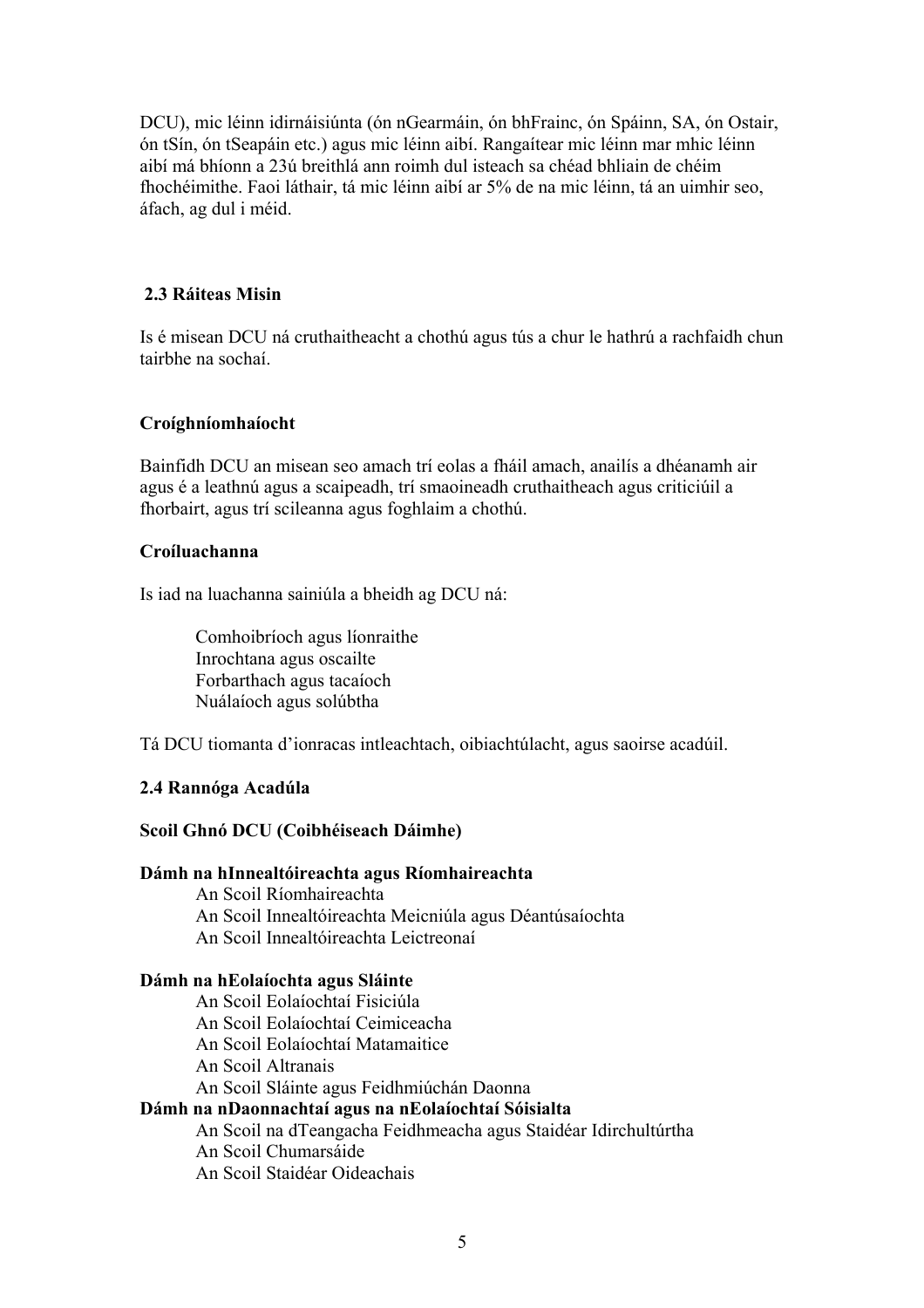Fiontar An Scoil Gnó agus Rialtais

#### **Oscail (Cianoideachas)**

Seachas Fiontar, oibríonn na rannóga go léir trí Bhéarla. Oibríonn Fiontar trí mheán na Gaeilge. Is féidir le Rannáin laistigh de Scoil na dTeangacha Feidhmeacha agus Staidéar Idirchultúrtha a n-obair a dhéanamh sa teanga ina bhfuil siad comhcheangailte léi.

#### **2.5 Fiontar**

Is ionad speisialta é FIONTAR i DCU a thairgeann oideachas fiontraíochta trí Ghaeilge. Tá clú tarraingthe ag céimithe agus iarchéimithe FIONTAR orthu féin sa láthair oibre, ó na hearnálacha airgeadais go dtí na hearnálacha cultúrtha.

Ullmhaíonn FIONTAR a mhic léinn do shaol corraitheach an fhiontraí trí raon leathan d'ábhair a theagasctar trí Ghaeilge. Áirítear ar na cúrsaí, Gnó, Ríomhaireacht, Gaeilge Fheidhmeach, Airgeadas, agus Fiontraíocht. Déantar staidéar ar theanga Eorpach chomh maith.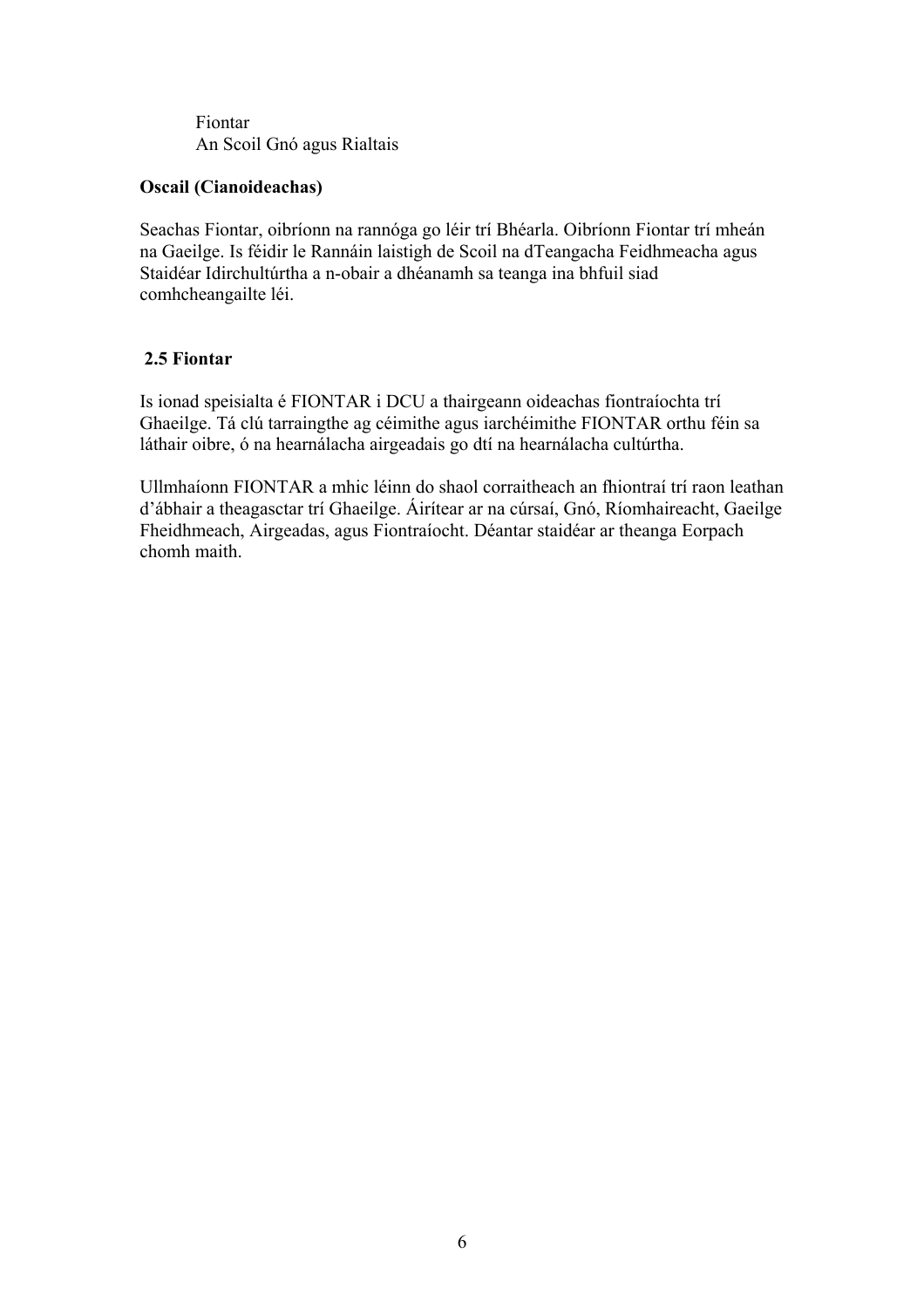## **Mír 3 : Grúpa Oibre DCU a bunaíodh chun an tAcht a chur i bhfeidhm**

Sa ghrúpa oibre tá:

| Ionadaí ó Oifig an Uachtaráin                                                             | (Jane Neville)                                                                |  |  |  |
|-------------------------------------------------------------------------------------------|-------------------------------------------------------------------------------|--|--|--|
| Ionadaí ó gach Dámh                                                                       | (Ger Lardner, Carmel Mulcahy,<br>Ciaran Fagan, Monica Ward,<br>Darach Turley) |  |  |  |
| Dhá ionadaí mic léinn ainmnithe ag<br>An gCumann Gaelach.                                 | (Felim Borland<br>& Jenny McDevitt)                                           |  |  |  |
| Ionadaí amháin ó gach ceann acu seo a leanas:                                             |                                                                               |  |  |  |
| Oifig Eastát<br>Cumarsáid agus Margaíocht<br>Seirbhísí Ríomhaireachta<br>Acmhainní Daonna | (Richard Kelly)<br>(Eileen Colgan)<br>(Niall O'Leary)<br>(Nessa MacDonagh)    |  |  |  |

Clárlann (Celine Jameson)<br>Leabharlann (Marie Dovle) (Marie Doyle) Gnóthaí Mac Léinn (Catherine Roche) Seirbhísí Oideachas (Mícheál MacConmara)

Leanfaidh an grúpa seo ar aghaidh chun monatóireacht a dhéanamh ar fheidhmiú na Scéime agus chun ullmhúcháin a dhéanamh dá ionadaíocht sna blianta le teacht.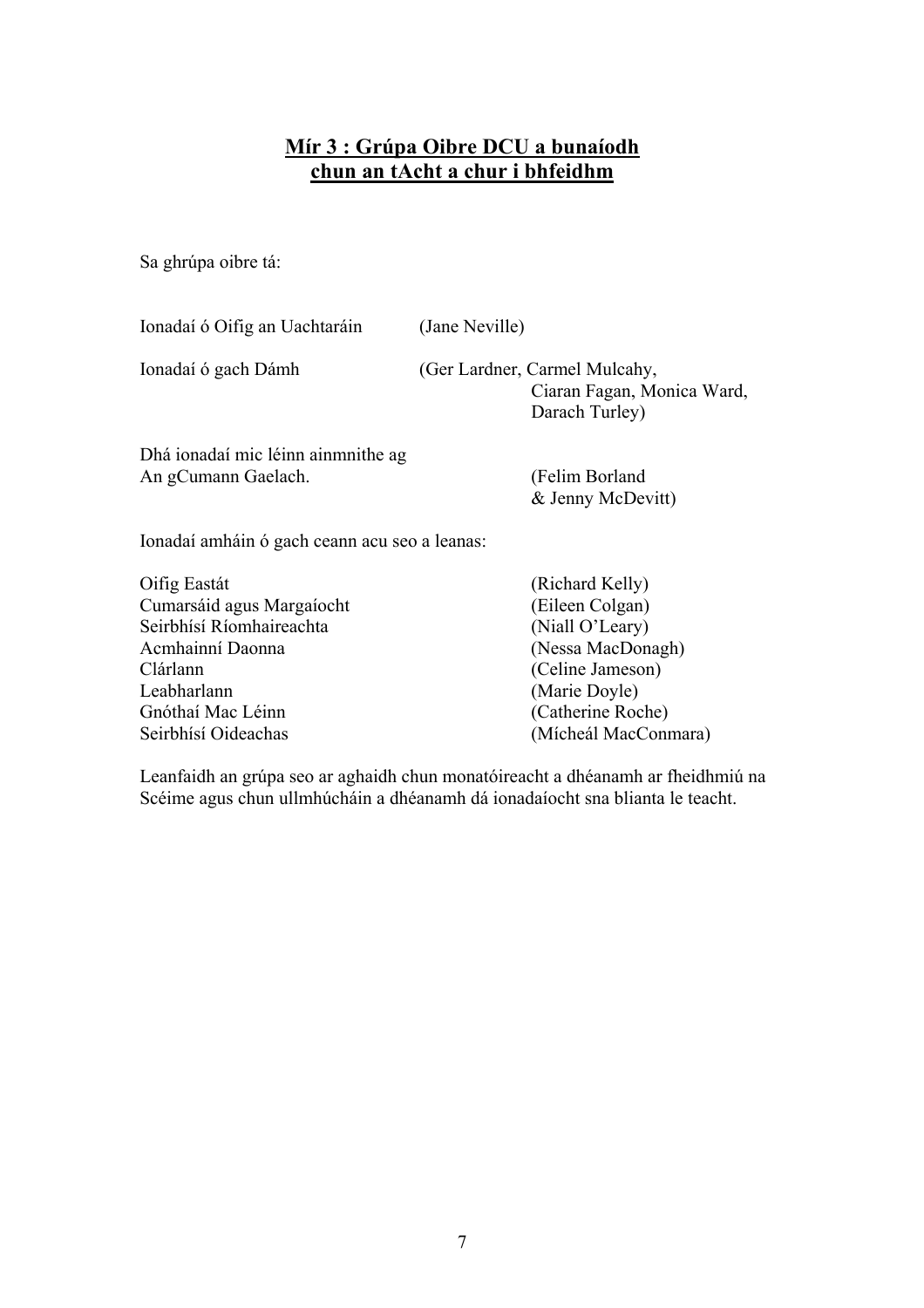## **Mír 4: Scéim DCU Uimh. 1 (2006 – 2009)**

Ba é an polasaí a bhí ag DCU, agus a bheidh aige, ná tacaíocht éifeachtach a sholáthar d'úsáid na Gaeilge laistigh den ollscoil. Tá an ollscoil tiomanta do chur i bhfeidhm Acht na dTeangacha Oifigiúla 2003. Chun na críche seo cuirfidh an ollscoil an "Scéim" a leanas i bhfeidhm faoi mar a éilíonn an Acht.

Beidh feidhm ag na tiomantais do chaighdeáin sheirbhísí do chustaiméirí glactha ag DCU maidir le seachadadh seirbhísí dár custaiméirí leis na seirbhísí sin, cé acu go ndéanfar iad a sheachadadh trí theanga na Gaeilge nó trí theanga an Bhéarla.

Ba mhaith linn a lua gur í seo ár gCéad Scéim. Déanfaimid ár ndícheall feabhas a chur ar ár dtiomantais thar scéimeanna a bheidh ann amach anseo.

#### **Seirbhísí a sholáthraítear trí mheán na Gaeilge amháin faoi láthair:**

Oibríonn Fiontar trí mheán na Gaeilge.

*Cuireann Fiontar clár idirdhisciplíneacha fochéimithe agus iarchéimithe ar fáil, agus déanann sé taighde i bhfeidhmiúcháin do theanga na Gaeilge i sochaí chomhaimseartha. Tá na cláir agus na seirbhísí uile do mhic léinn i Fiontar déanta trí mheán na Gaeilge* 

#### **Seirbhísí dátheangacha a sholáthraítear faoi láthair:**

Ní seirbhísí ar bith ar fáil go dátheangach faoi láthair.

#### **Seirbhísí a sholáthraítear trí mheán an Bhéarla amháin faoi láthair:**

Cuirtear gach seirbhís eile ar fáil trí mheán an Bhéarla amháin faoi láthair. Soláthraíonn an mhír a leanas mionsonraí maidir le treisiú na seirbhísí atá le cur ar fáil go dátheangach le linn na scéime seo.

#### **Tugann Céad Scéim DCU faoi (mura léirítear a mhalairt, rachfaidh gach tiomantas i bhfeidhm ag tosú na scéime)**

- 1. Leanúint den Ghrúpa Oibre a bunaíodh chun an scéim seo a chur i bhfeidhm d'fhonn athbhreithniú a dhéanamh ar an scéim thar an tréimhse 2006-2009.
- 2. Go mbeidh gach seirbhís ar fáil i nGaeilge agus i mBéarla in Oifig Dhámh na Daonnachtaí agus na nEolaíochtaí Sóisialta agus in oifig Fiontar (an "Scoil Fiontraíocht" Gaeilge-bhunaithe). Cuirfear seirbhísí i gGaeilge do gach dámh ar fáil trí Oifig na Dáimhe.
- 3. I bpróiseas de mhórathbhreithniú á dhéanamh anois ar chórais mhodúlacha laistigh den ollscoil, moltar gach modúl ar chláir Fiontar a chur ar fáil mar roghanna do mhic léinn ar chúrsaí eile.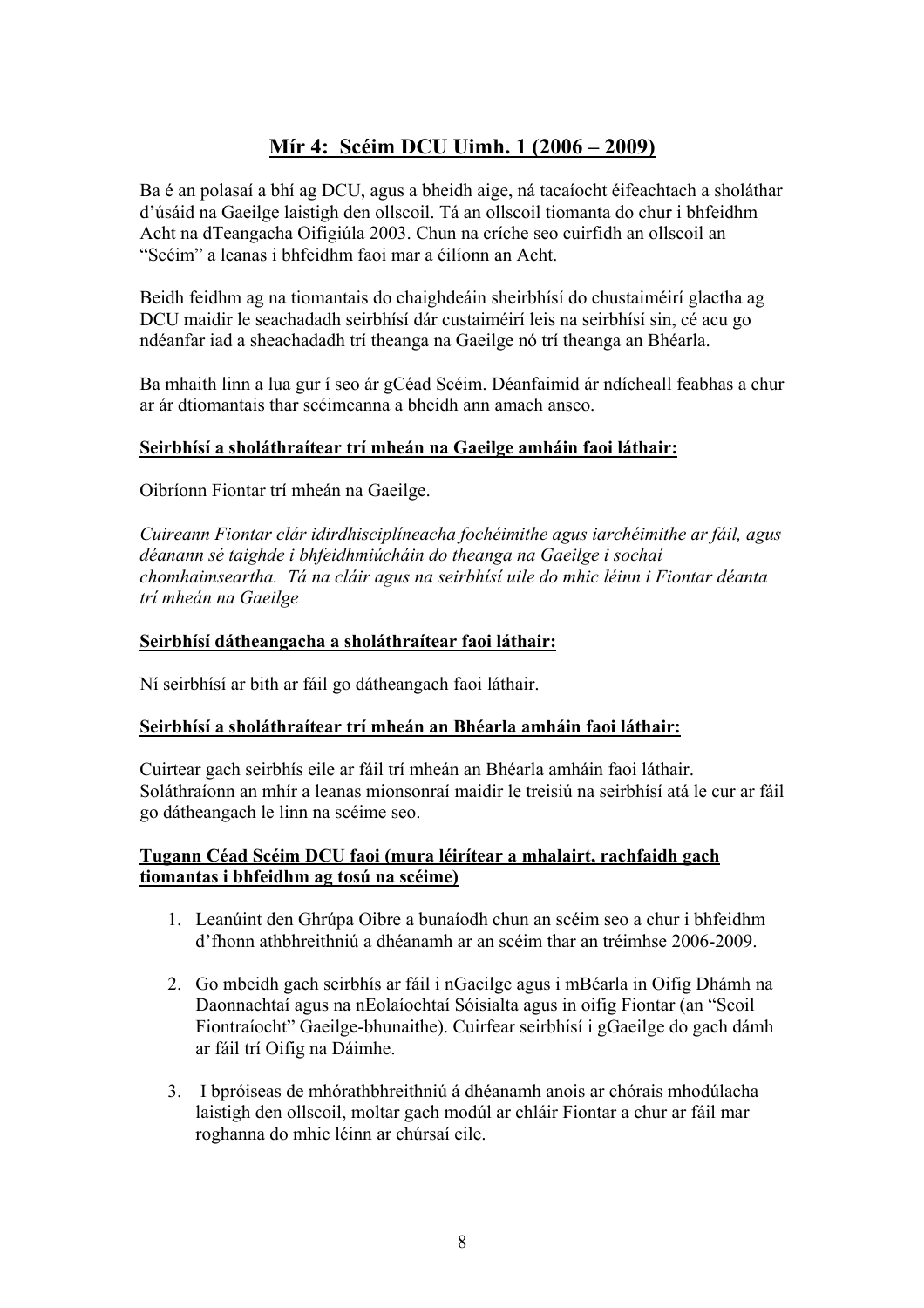- 4. Preaseisiúintí a eisiúnt chuig aon eagraíocht fhoilsithe nó chraoltóireachta i cibé teanga a léiríonn siad gur mhaith leo eisiúintí den sórt seo a fháil.
- 5. Go mbeidh gach foirm a úsáideann mic léinn nó baill an phobail ar fáil go dátheangach faoi 1 Eanáir 2007.
- 6. An uimhir ghutháin 700 6191 a fhoilsiú in eolairí gutháin faoin gceannteideal *Fiosrucháin Ghinearálta as Gaeilge* do dhaoine ar mhian leo teagmháil a dhéanamh leis an Ollscoil trí Ghaeilge. Fógrófar an uimhir ar láithreán Gréasáin na hOllscoile chomh maith agus trí bhealach cuí ar bith eile.
- 7. Litríocht ollscoile a fhoilsiú sa dóigh go mbeidh eolas ginearálta dátheangach agus go mbeidh ábhar sainiúil do chúrsaí sa teanga ina seachadtar é.
- 8. Eolas ginearálta go léir ar sheastáin taispeántais d'earcaíochta mac léinn a bheith i nGaeilge agus Béarla araon, agus ábhar sainiúil do chúrsaí a bheith sa teanga ina seachadtar é.
- 9. Ábhar a bhaineann le cúrsaí agus gníomhaíochtaí rannóga a bheith ar fáil sa teanga a úsáidtear do na gníomhaíochtaí sin. Le cois Gaeilge agus/nó Béarla d'fhéadfadh sé go mbeadh ábhar sa Fhraincis, Ghearmáinis, Spáinnis, Iodáilis, sa tSeapáinis, sa tSínis, san Araibis nó teanga ar bith eile de réir mar a bheadh sé ábhartha do na daoine a bhfuil an teanga beartaithe dóibh chomh maith. D'fhéadfadh sé nach mbeadh an cineál seo ábhair ar fáil ach sa teanga ábhartha amháin.
- 10. Léachtaí a chur ar fáil san Ollscoil sa teanga ábhartha. Beidh léachtaí in ábhair seachas teanga ar fáil i nGaeilge nuair a bhíonn na mic léinn cláraithe do chúrsa a theagasctar trí mheán na Gaeilge. Is féidir léachtaí a bhaineann le teanga ar bith eile a thabhairt sa teanga sin. Is féidir léachtaí atá deartha do mhic léinn nach cainteoirí dúchasacha Gaeilge nó Béarla iad, a thabhairt i dteanga ar bith.
- 11. Ábhar cúrsa sa teanga a úsáidtear do léachtaí a bhaineann leis an ábhar sin a chur ar fáil.
- 12. Oiliúint in úsáid teanga na Gaeilge d'fhoireann mar pháirt d'oiliúint agus d'fhorbairt leanúnach.
- 13. Beidh foirmeacha a bhaineann le Fiontar i nGaeilge.
- 14. Cinnteoidh an Ollscoil go ndéanfar stáisiúin oibre ríomhaireachta agus ghléasanna foirmilleacha a chumrú chun tacú le hiontráil, taispeáin agus priontáil eolais i gceachtar de na teangacha oifigiúla. Beidh RA / Éire caighdéanach ag gach ríomhaire amach anseo mar a mbunchumrú eocharchláir.
- 15. Ar láithreán Gréasáin DCU, tá leathanaigh Fáilte an Uachtaráin agus Fiontar i nGaeilge agus i mBéarla. Tá gach leathanach eile i mBéarla.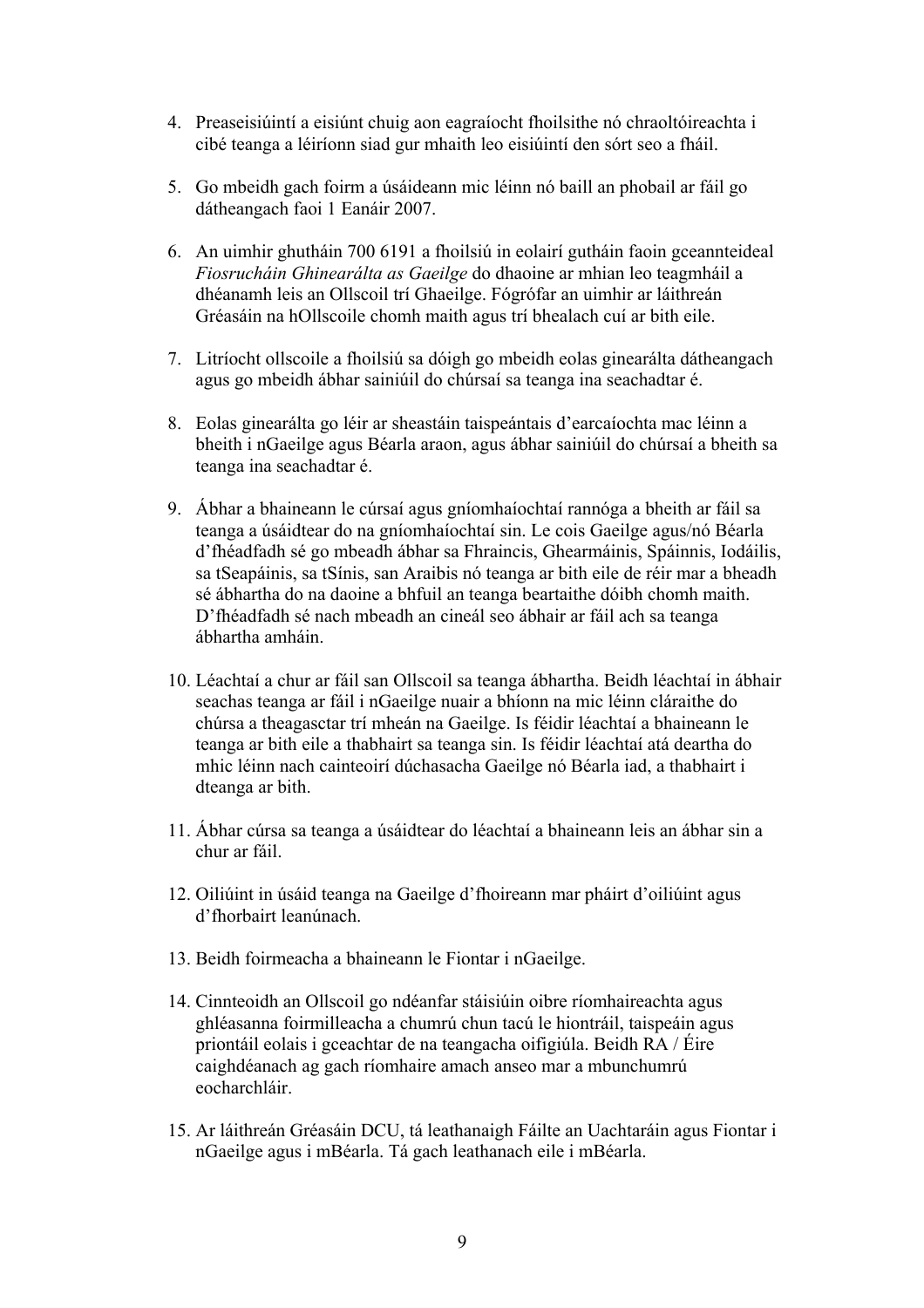- **16.** Taispeánfar eolas cláir agus modúil ar líne i nGaeilge nuair a bhaineann sé leis an gclár nó an modúl. Éascóidh Timpeallacht Foghlama Fíorúla, Moodle, na hOllscoile, teagasc i mBéarla nó i nGaeilge.
- **17.** Ó Meán Fómhair 2005 ar aghaidh, cuirfear in iúl do mhic léinn a bheidh ag lorg cóiríochta in árais chónaithe na hOllscoile go dtig leo iarratas a dhéanamh le bheith i gcóiríocht i measc mac léinn eile a bhfuil suim acu Gaeilge a labhairt. Cuirfear na hiarratas seo i ngníomh agus an chóiríocht á leagan amach.
- **18.** Déanfadh Stiúrthóir Sheirbhísí Oideachais na hOllscoile staidéar féidearthachta le linn na tréimhse suas go dtí Meán Fómhair 2007 maidir leis an bhféidearthacht *Aonad na Gaeilge* a bhunú. Soláthródh an cineál seo d'oifig seirbhísí aistriúcháin Gaeilge do gach rannóg/rannán den ollscoil chun comhlíonadh leis an Acht agus chun inrochtaineacht de sheirbhísí i nGaeilge a leathnú le hullmhú don Scéim 2009-2012 faoi Acht na dTeangacha Oifigiúla. Cuirfear tuarascáil ar an gceist seo i láthair an Údaráis Feidhmiúcháin agus Rialaithe faoi 30 Meán Fómhair 2006.
- **19.** An chéad uair eile a tharlaíonn folúntas laistigh de phríomhfháiltiú na hollscoile beidh ceangaltas ann go gcaithfidh iarrthóirí a bheith ábalta a ról a chomhlíonadh i nGaeilge.
- **20.** Déanfaidh an ollscoil athbhreithniú ar sholáthar cúrsaí trí mheán na Gaeilge agus má bhíonn éileamh go leor ann cuirfear ar fáil iad.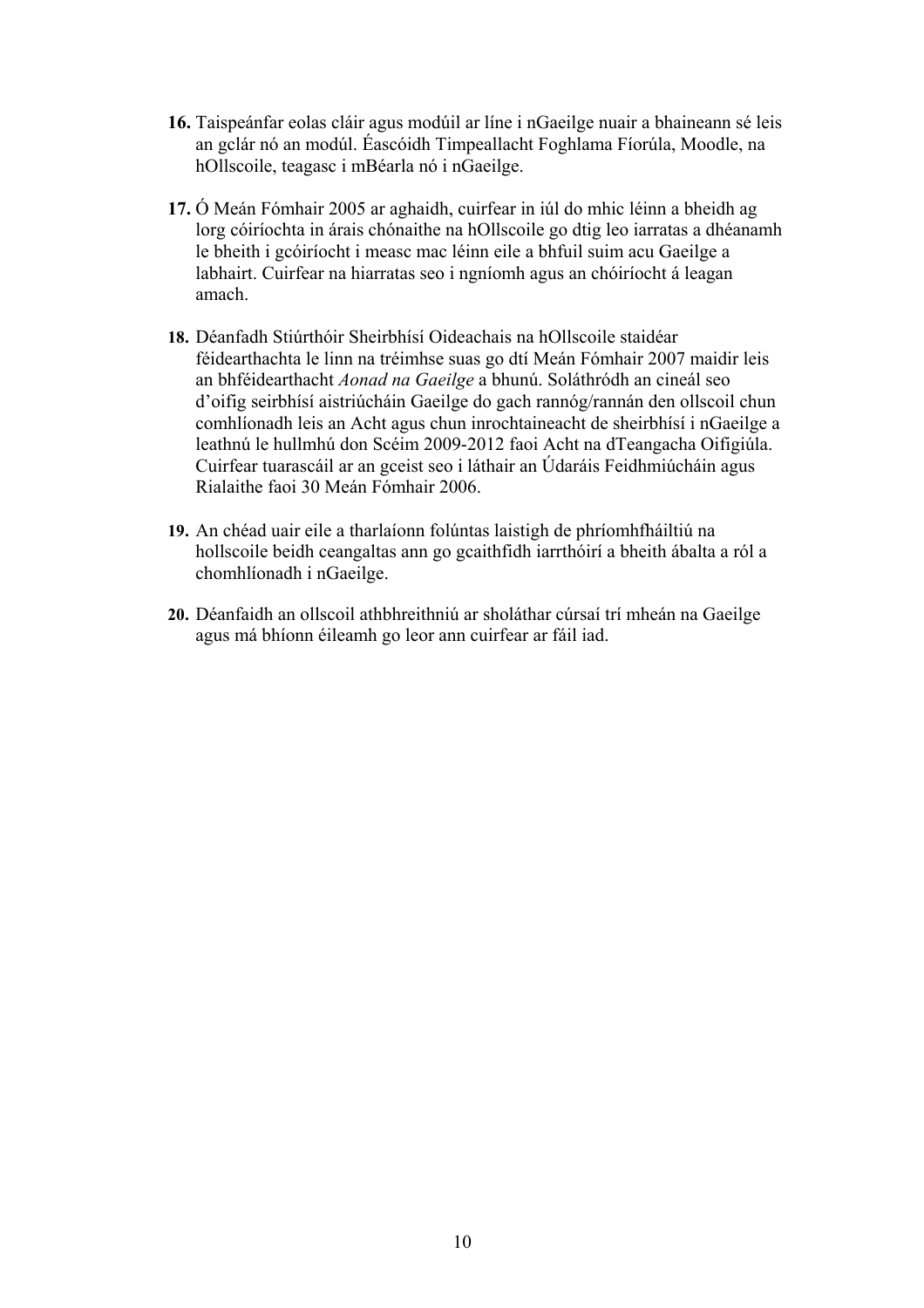## **Mír 5: Monatóireacht ar chur i bhfeidhm na Scéime**

Coinneoidh Grúpa Oibre Theanga na Gaeilge laistigh den ollscoil ag déanamh athbhreithnithe ar fheidhmiú éifeachtach na scéime. Déanfar dul chun cinn a thaifeadadh sa Tuarascáil Bhliantúil. Cinn Scoile atá feagrach as cur i bhfeidhm na scéime laistigh dá réimsí féin go príomha a dhéanfaidh an fheidhm mhonatóireachta ó lá go lá agus tuairisceoidh siad dá nDéan Dáimhe ar bhonn rialta.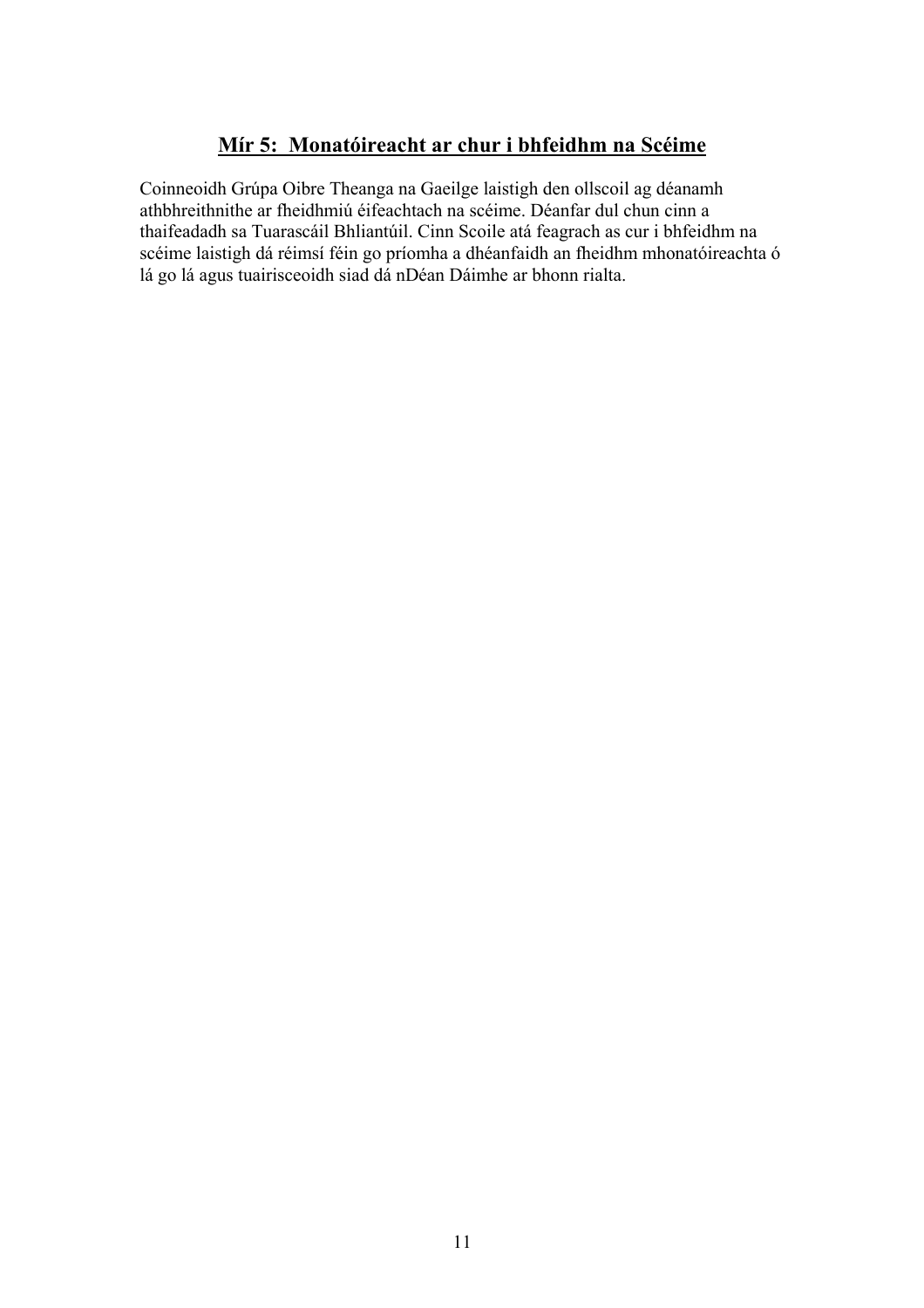### **Mír 6: Bolscaireacht ar an Scéim Chomhaontaithe**

Déanfar ábhair na scéime seo in éineacht le tiomantais agus soláthair na scéim in iúl don phobal i gcoitinne trí:

Preaseisiúint;

Seoladh Oifigiúil na scéime;

Fógraíocht na soláthairtí

Scaipeadh chuig na gníomhaireachtaí agus comhlachtaí poiblí cuí;

Láithreán Gréasáin.

Cuireadh cóip den scéim seo ar aghaidh chuig Oifig Choimisinéir na dTeangacha Oifigiúla chomh maith.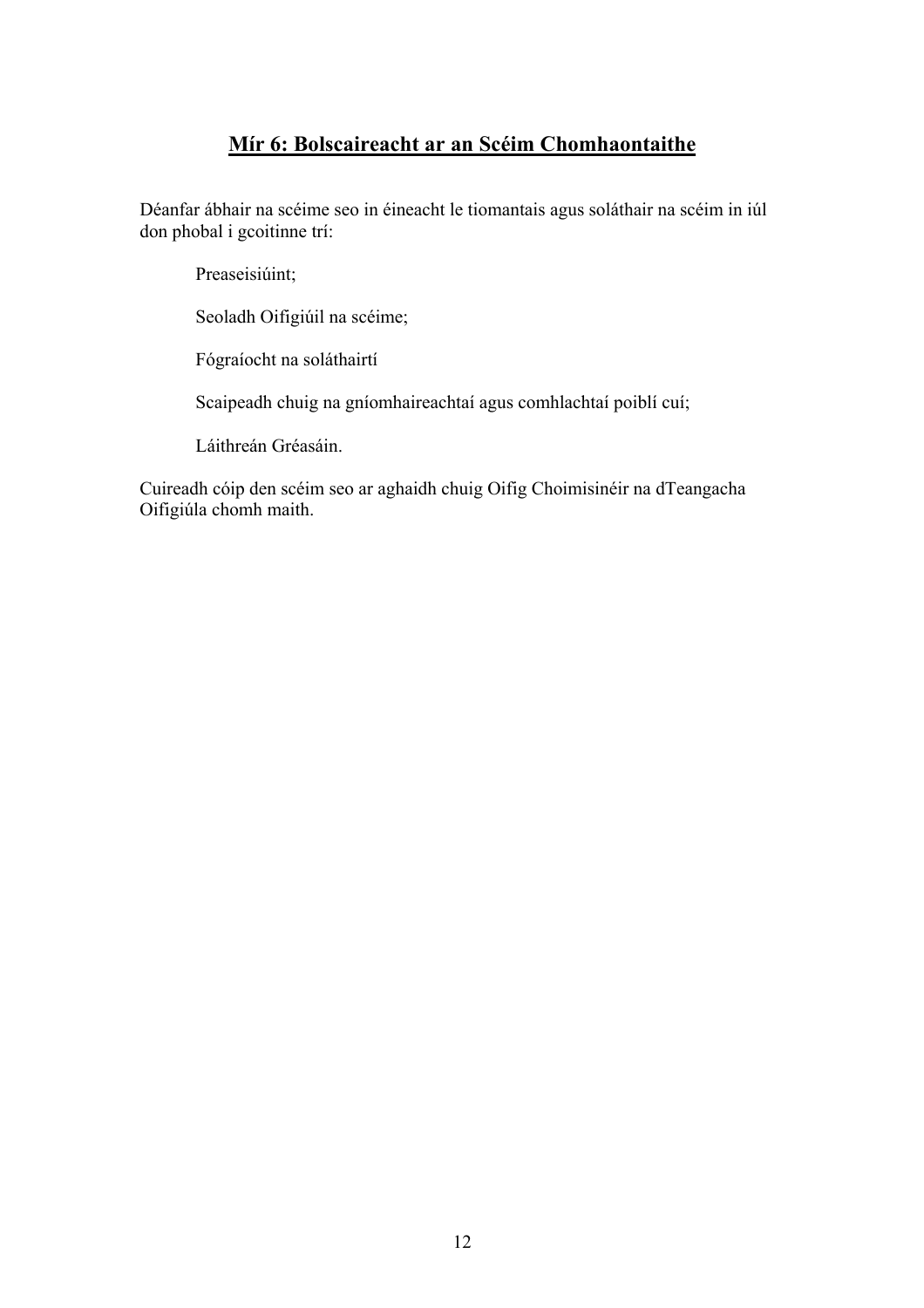## **Mír 7: Seirbhísí ó Scoileanna agus Seirbhísí Lárnacha eile**

| Seirbhísí Curtha ar fáil<br>do mhic Léinn agus de Dhaoine nó<br>Comhlachtaí<br>Seachtracha | I mBéarla<br>amháin | I mBéarla<br>agus i<br>nGaeilge | T<br>nGaeilge<br>amháin |
|--------------------------------------------------------------------------------------------|---------------------|---------------------------------|-------------------------|
| Dámh na hEolaíochta agus Sláinte                                                           | V                   |                                 |                         |
| Dámh na hInnealtóireachta agus Ríomhaireachta                                              |                     |                                 |                         |
| Dámh na nDaonnachtaí agus na nEolaíochtaí                                                  |                     | *                               |                         |
| Sóisialta                                                                                  |                     |                                 |                         |
| <b>DCUBS</b>                                                                               | V                   |                                 |                         |
| Fiontar                                                                                    |                     |                                 |                         |
| Oscail                                                                                     |                     |                                 |                         |
| Cúrsaí Páirtaimseartha                                                                     |                     |                                 |                         |
| Oícheanna/Laethanta Eolais                                                                 |                     |                                 |                         |
| Ostchomhdhálacha                                                                           |                     |                                 |                         |
| Cur in áirithe seomraí                                                                     |                     |                                 |                         |
| Léachtaí Oscailte                                                                          |                     |                                 |                         |
| Laethanta Oscailte                                                                         |                     | *                               |                         |
| Cainteanna Scoile                                                                          |                     | *                               |                         |
| Eolas d'Iarratasóirí                                                                       |                     | *                               |                         |
| Cur i láthair Scoile                                                                       |                     | *                               |                         |
| Eolas ar Shocrúcháin                                                                       |                     | *                               |                         |
| Taighde agus Comhairleacht                                                                 |                     | *                               |                         |
| Scrúdú Seachtrach                                                                          |                     | *                               |                         |
| Rannpháirtíocht i gComórtais/Imeachtaí                                                     |                     |                                 |                         |
| Moltóireacht ar Chomórtais                                                                 |                     |                                 |                         |
| Gníomhaíochtaí Forbartha Curaclaim                                                         |                     | *                               |                         |
| Imeachtaí Bailíochtaithe Cúrsaí                                                            |                     |                                 |                         |
| Ballraíocht Chumainn/Comhairlí Gairmiúla                                                   |                     |                                 |                         |
| Idirchaidreamh le Comhlachtaí Seachtracha                                                  |                     | *                               |                         |
| Ballraíocht Shainghrúpaí Oibre                                                             |                     | *                               |                         |
| Ballraíocht Phaineál Agallaimh                                                             |                     | *                               |                         |
| Eolas do Thionscal                                                                         |                     |                                 |                         |
| Cáipéisí Ceannaigh/Tairisceana                                                             |                     |                                 |                         |
| Lónadóireacht do Bhialanna/Béair agus Ócáidí                                               |                     |                                 |                         |
| Fiontraíocht agus Gnó a Thosú & Forbairt                                                   |                     |                                 |                         |
| Idirchaidreamh Tionscalaíoch                                                               |                     | *                               |                         |
| Seirbhísí do Mhic Léinn                                                                    |                     |                                 |                         |
| Próiseas Tairisceana                                                                       |                     |                                 |                         |
| Seirbhís Leabharlanna                                                                      |                     |                                 |                         |